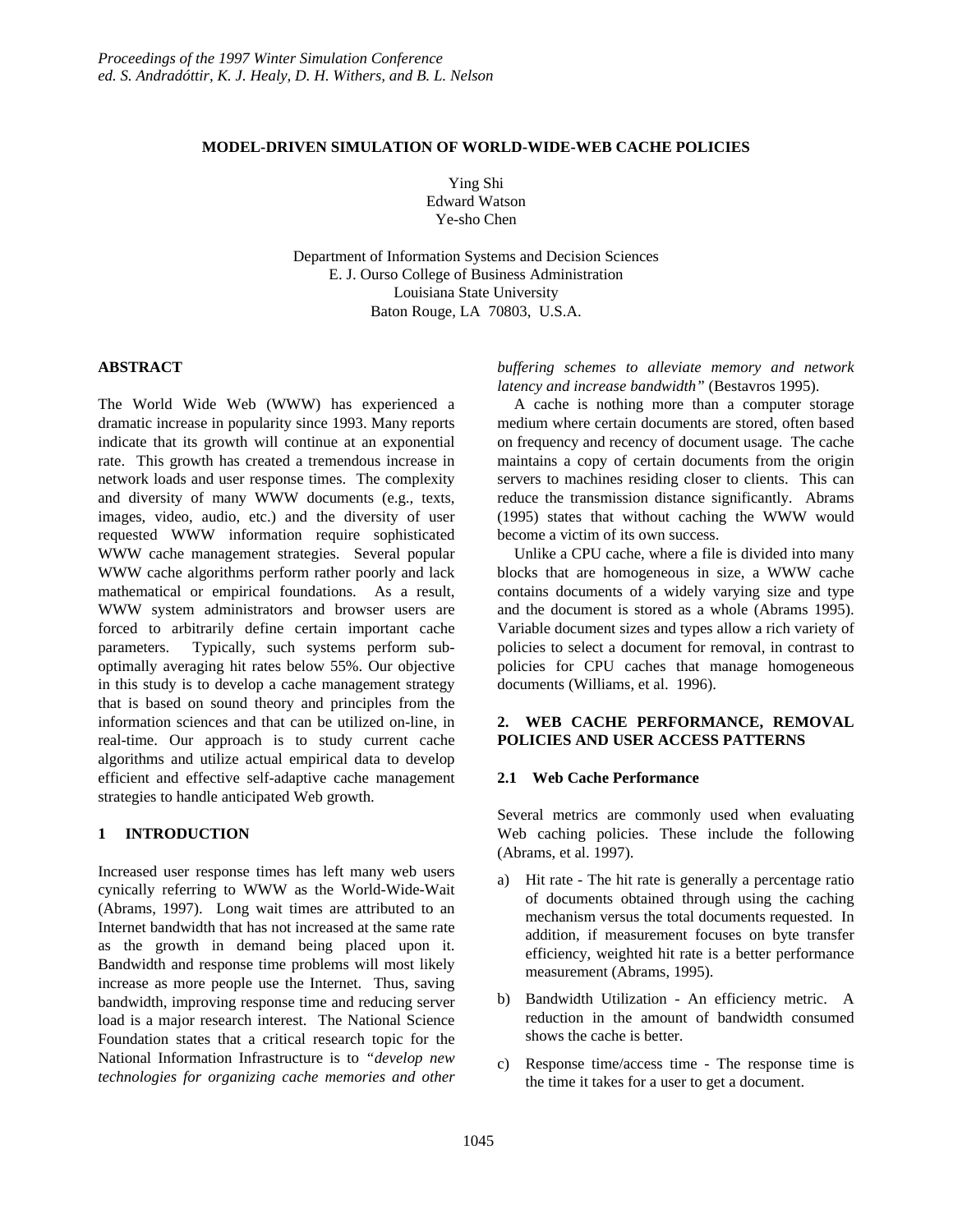There are various parameters such as user access patterns, cache removal policy, cache size and document size that can significantly affect cache performance.

Currently, the performance of several commercial Web caching software programs is not satisfactory. Typically, such systems perform sub-optimally, averaging hit rates below 55% (Pitkow and Recker 1994). Studies have shown that as many as half of the referenced documents are never referenced again. This would indicate that up to half the documents in a cache are useless, using a significant fraction of the cache and never yielding a cache hit.

#### **2.2 Web Cache Removal Policies**

Web cache removal policy can be classified into two different types in terms of the complexity: simple cache removal policies and hybrid cache removal policies.

### **2.2.1 Simple Cache Removal Polices**

Simple and typical cache removal policies are FIFO (First-In-First-Out), LFU (Least Frequently Used), LRU (Least Recently Used). and SIZE (documents are removed according to document size). In this paper, we propose a simple Web cache removal policy: LWU (Least Weighted Usage) defined as follows:

$$
\sum_{\tau=1}^{10} y_j(\tau) \gamma^{10\text{-}\tau}
$$

where both frequency  $(y_i(\tau))$  and recency  $(\gamma)$  are used to define this measure.

Pitkow and Recker (1994) in their studies of server caching found that ".. recency proves to be a stronger predictor than frequency." Their studies show that a mean hit rate of between 67% and 69% could be achieved by simply caching only the documents accessed one day ago. Wessel (1995) came to a similar conclusion for proxy caching, that one day is a key caching point. He found that 10 minutes is also an important caching point. Therefore, the results of Pitkow and Recker, and Wessel imply that LRU is better than LFU.

Abrams, et al. (1995) monitored traffic corresponding to three types of educational workloads over a onesemester period and used this as input to a cache experimental simulation. They found that when the cache is full and a document is replaced, the LRU removal policy performs poorly, but simple variations can dramatically improve hit rate and reduce cache size.

Williams, et al. (1996) propose a removal policy based on document size called SIZE. This SIZE removal policy suggests that when the cache is full, the largest

document in the cache be removed. Through tracedriven simulation, they determined the maximum possible hit rate and weighted hit rate that a cache could ever achieve, and the removal policy that maximizes hit rate and weighted hit rate. The experiments use five traces of 37 to 185 days of client URL requests. The surprise is that removal policy based on SIZE always outperforms any other removal policies. They ranked hit rate performance of several removal policies in the following order (best first): SIZE, LRU-min, LRU, LFU.

#### **2.2.2 Hybrid Cache Removal Policies**

Hybrid cache removal policies are a combination of two or more simple removal policies. Some researchers indicate that hybrid cache removal policies would be more efficient than simple cache removal policies. Abrams, et al. (1995) argue that LRU ignores the document size. Thus to make room for, say, a large video for one user, it might replace many small documents resulting in misses for many users. They proposed two new algorithms of LRU variant: LRU-min and LRU-thold which try to minimize the number of documents replaced. The principle of LRU-min is to apply LRU only to the largest documents and then to groups of successively smaller documents. The LFUaging policy, proposed by Arlitt, et al. (1997) is a variant of LFU. With simple LFU some documents can build up extremely high reference counts so that they are rarely removed. Occasionally, these high referenced documents may not be requested again.

#### **2.3. User Access Patterns**

Several researchers (Cunha 1995; Glassman 1994; Braun 1994,) have done web access analysis with simple methods such as web histograms and distributions. The analysis provides a picture of user access patterns that only represent Web access typical behavior rather than dynamic behavior. Web access phenomenon is in fact dynamic. A dynamic access modeling approach can provide insight into web access phenomena. Several researchers mention this issue (Pitkow and Recker 1996, 1994; Malpani 1996). Pitkow and Recker (1996, 1994) propose an algorithm that was derived from a psychological human memory model. This model focuses on frequency and recency of user access patterns. The cache hit rate can reach 67% for 2000 document accesses from off-campus for a three-month period. The advantage of this model is that it contains the dynamic property of user access pattern. But this model could not well reflect user access behaviors of frequency and recency. As they stated "… despite these findings, the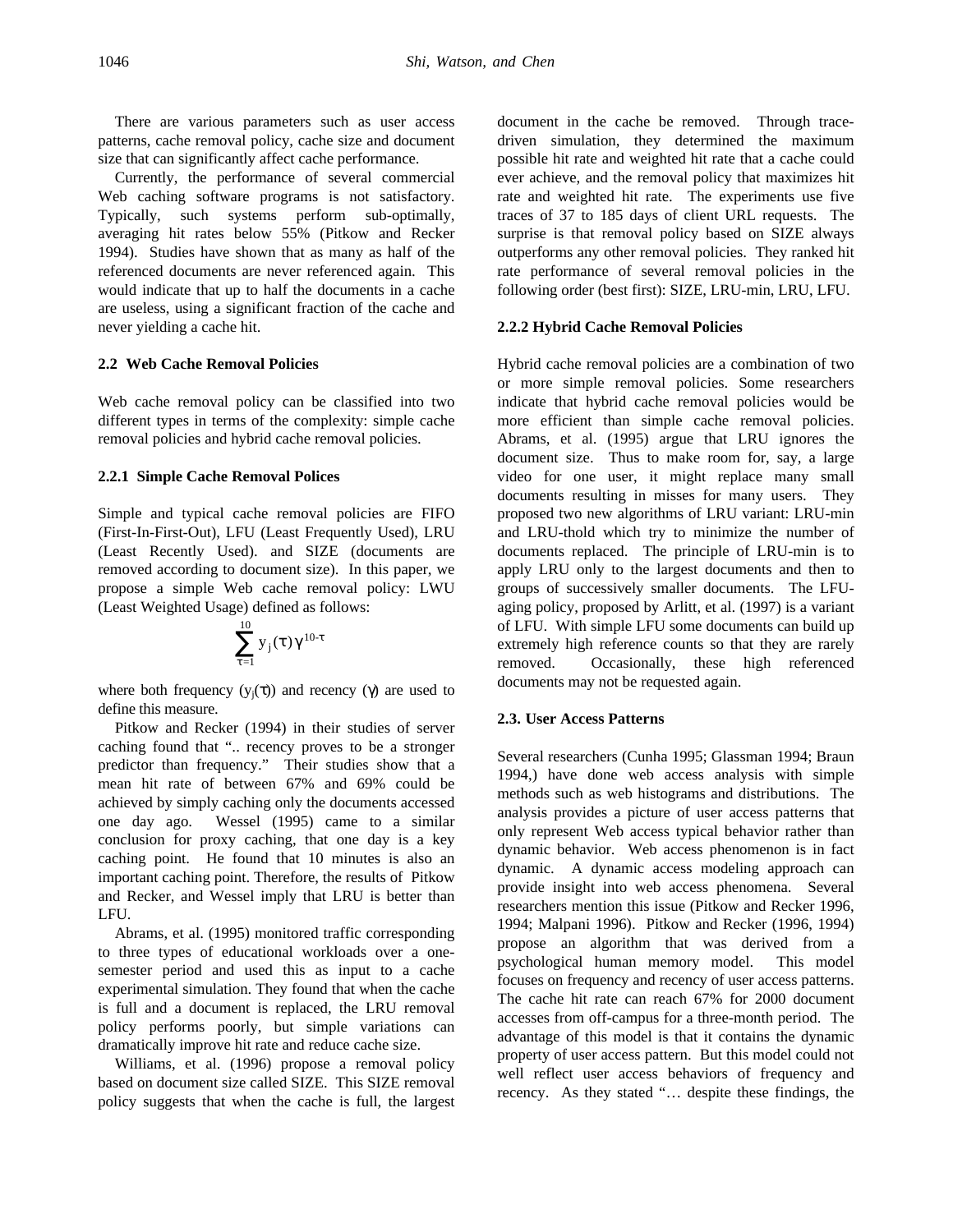relationship between recency and frequency in predicting document access remains unclear."

# **3. A DYNAMIC WEB USER ACCESS MODEL**

Simon (1968) made a significant contribution to information processing with his research on word usage modeling and firm size growth modeling. We believe that there are similarities between word usage in text and Web access on the Internet. We apply Simon's model to Web access patterns. The purpose of this study is to develop a good model for user access patterns, and then to use a model-driven simulation approach to simulate Web caching policy.

### **3.1 Simon's Model - A Model with Autocorrelation**

Simon formalized their second assumption as follows: Let  $y_i(k)$  be the indicator of the access of the j-th document during the *k*-th time interval, where  $y_i(k)$  is either one or zero with one meaning the document is accessed and zero meaning it is not accessed. Then the total number of accesses of the *j*-th document at the end of the k-th time interval is simply

$$
\sum_{\tau=1}^k y_j(\tau)
$$

The probability of accessing the *j*-th document during the  $(k+1)$ -st time interval can be formalized as:

$$
p[y_j(k+1) = 1] = \frac{1}{W_k} \sum_{\tau=1}^{k} y_j(\tau) \gamma^{k-\tau}
$$

where  $W_k$  is the sum of weighted usage of all documents (which is a function of time k and is the same for all documents), and g is the parameter that determines how rapidly the influence of past access on new selection dies out.

#### **3.2 Web Access Simulation and Analysis**

Since it is observed that Web access has a Pareto distribution (Abrams, et al. 1995; Braun, et al. 1994; Cunha, et al. 1995; Markatos, et al. 1996), the purpose of this simulation is to determine if under the two assumptions of 'new entry' and 'autocorrelation', Web access data still has Pareto distribution.

To simulate Web access process, we collected two Web server logs: the Main Library of Louisiana State University (http://www.lib.lsu.edu/stats/usage.html), and the Core Resource Web Server at Columbia University (http://www.cis.columbia.edu/stats.html#Archive).

LSU access data covers all user accesses in 1996. Columbia University's data spans from April 12 to June 21 (1996). The total documents accessed at the web server is 509 with 156926 total accesses during this period.

#### **3.2.1 The Estimation of Model Parameters**

### **3.2.1.1 Estimating** α **and Estimating** γ

Ijiri and Simon (1977) explain the technique for estimating  $\alpha$  in their paper. The parameter  $\alpha$  is the probability of a new entry. Thus the value of  $\alpha$  is approximately equal to  $R/T$ , where R is the total number of different documents and T is the total number of usages. The ability to approximate the value of  $\alpha$  from R/T is an intuitive relationship. It is known that  $\alpha$  is the probability of the entry of a new document. Therefore, the total number of document accesses should be the product of T and  $\alpha$ .

We estimate  $\alpha$  for LSU data (R=2457, T=329385, and  $\alpha = R/T = 0.0072594$ ) and Columbia data (R=509, T=156926, and  $\alpha = R/T = 0.003244$ . To estimate  $\gamma$ , we calculate areas of Pareto curves for different combinations of  $\alpha$  and  $\gamma$ . Then, a linear regression equation is obtained as,

 $Area = -0.64622 * \alpha + 0.341996 * \gamma + 0.107573$ 

Given  $\alpha$  and the area calculated from empirical data,  $\gamma$ can be estimated with errors of the estimated  $\gamma$  roughly  $\pm$  0.03.

#### **3.2.1.2 The Impact of Parameters on Pareto Curve**

Figure 1 shows the significant role the new document entry rate  $\alpha$  plays on shaping the Pareto curve. Specifically, the smaller the  $\alpha$ , the more the graph curves to the northwest direction; and the larger the  $\alpha$ , the more the graph curves to the  $y = x$  line. This is logical, because with a lower probability of new document entry, the accesses concentrate more on old documents. On the other hand, with higher  $\alpha$ , the access spreads over more documents, thus less concentration is placed on old documents.

We know that a higher  $\gamma$  implies a slower rate of decay, i.e., a document's usage probability is little affected by it not being used. Thus, when  $\gamma = 1.0$ , there is no decay taking place at all. On the other hand, a small γ signifies that documents that have not been used recently will probably be neglected for a long to come regardless of how active they had been previously.

A related interpretation is that previously inactive documents do have a chance of becoming dominant in the future selection process even if this dominance is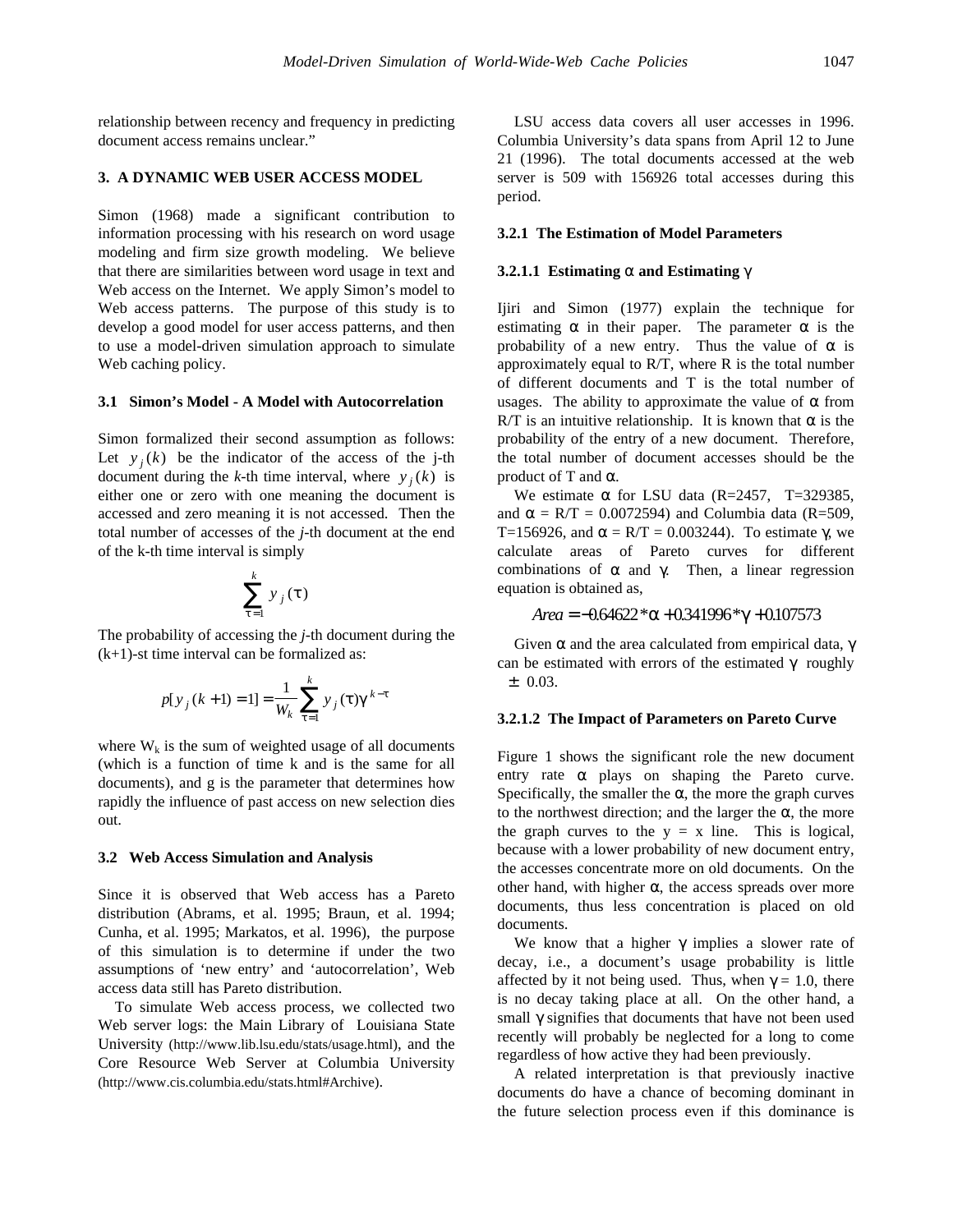temporary. The curves in Figure 2 indicate that under most circumstances, this interpretation is plausible. However, when  $\gamma$  varies from 0.01 to 0.5 and  $\alpha$  is held at 0.18, the curve shape is almost the same. This means that  $γ$  is not sensitive to usage concentration in the range of 0.01 to 0.5, when  $\alpha$  is 0.18.



Figure 1 The Impact of  $\alpha$  on Pareto Curve



Figure 2 The Impact of γ on Pareto Curve

# **3.3.2 Simulation Results and Analysis**

We use the LSU library web access data and Columbia University Web access data for comparison purposes. From LSU data, the total web access number in July 1996 is 329385 and the total documents are 2457. Therefore,  $\alpha$  and  $\gamma$  are estimated using the above methods :  $\alpha = 0.0074594$  and  $\gamma = 0.99$ . From Figure 3, we see that the curves fit well in the 'significant few' and 'trivial many' parts. The middle part data relate to the accuracy of estimated γ (Ijiri and Simon 1977) and is found to not match well. We believe that  $\gamma$  would be a function of web access  $\tau$ , rather than a constant. However, the functional form is difficult to estimate.

Columbia University's web access data shows that total number of accesses is 156926 and total documents are 508. The parameters  $\alpha$  and γ are estimated as 0.003244 and 0.96. Figure 4 suggests the same conclusions as above. Note that the LSU date are more concentrated ( $\gamma$  =0.99) than the Columbia data ( $\gamma$  =0.96). The entry rate of new documents at LSU is slightly higher than that of Columbia.



Figure 3 LSU Library Web Access Pattern



Figure 4 Columbia University Web Access Pattern

### **3.4 Summary**

In this section, our objective is to justify the application of Simon's stochastic model to the Web access process. Below we present our primary findings.

- a) Simon's approach provides a good benchmark for justifying a complex stochastic model.
- b) Simon's model reflects user access behaviors of frequency and recency, and the characterization of Web document entry.
- c) Web access data follows a Pareto distribution. The analysis of log data are consistent with past studies.
- d) Based on two assumptions of Web accesses: 'new entry' and 'autocorrelation', we show that the generated data using Simon's model simulation still has the characterization of Pareto distribution.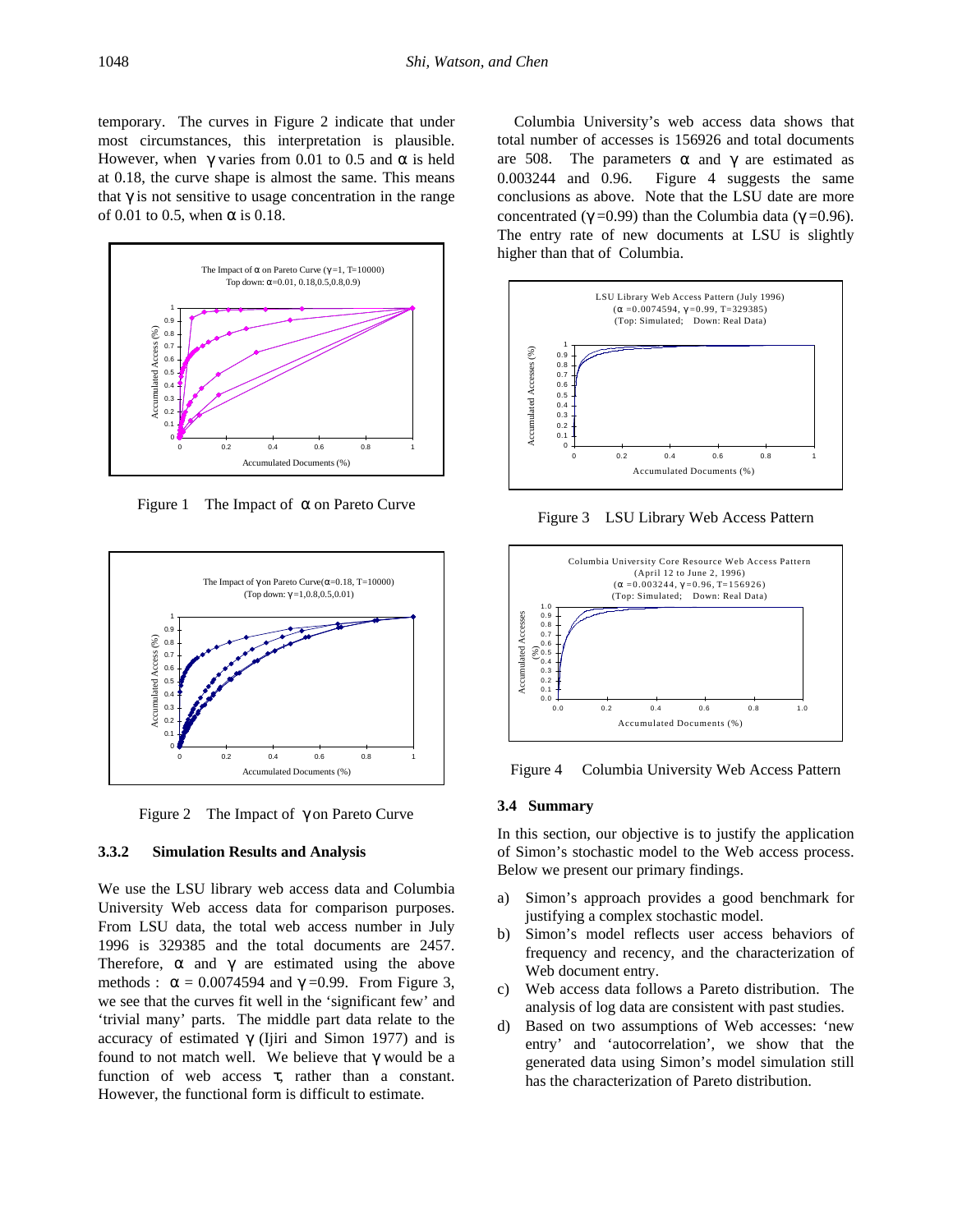e) In the middle of simulated Pareto curves, there is a mismatch. According to Simon's explanation, it probably stems from an inaccurate estimation of γ.

# **4 SIMULATION EXPERIMENTS**

Abrams, et al. (1997) state that the user access model is an important consideration when designing cache schemes. The model attempts to characterize how the user will access Web documents. By knowing the user access pattern, better caching predictions can be made regarding what documents will be requested.

For simplicity, the assumptions of our simulation model of Web caching policies are as follows:

- a) User requests are generated from a stochastic user access model - Simon model.
- b) In this experimental simulation we ignore the simulation of document size and type.
- c) Cache size is represented in the number of documents.
- d) Caching removal policy is restricted to simple policies: FIFO, LFU, LRU, and LWU. Since document size is assumed to be a constant, SIZE removal policy is not simulated in the experiments.
- e) The issues of cache staleness, private documents, and dynamic documents are not considered here.

# **4.1 Experimental Objectives and Design**

#### **4.1.1 Objectives**

To investigate the impact of user access patterns on the Web cache removal policies we run experiments to answer the following questions:

- a) How do frequency and recency affect the performance of the Web caching?
- b) How does the entry rate of new Web documents affect the performance of the Web caching?
- c) What is the best Web caching removal policy among FIFO, LFU, LRU and LWU?
- d) How does cache size affect cache performance?

# **5.1.2 Experimental Design**

In this experimental design, our objective is to investigate the impact of four factors on Web caching performance: α, γ, cache size, and cache removal policy.

We assign three levels  $(0.05, 0.1, 0.2)$  for  $\alpha$ . We choose high entry rates for new documents to reduce the computational requirements of the experimental simulation. γ has two levels: 0.99 and 0.9999. Small γ indicates that user access patterns have preference on recency; large  $γ$  implies that user access patterns have preference on frequency.

In these experiments, we ignore the effect of document size on Web cache performance and assume all the document sizes are equal. Therefore, for simplification, cache size can be expressed as the number of documents. Similarly, since the documents are assumed of equal size, Weighted Hit Rate (WHR) is the same as Hit Rate (HR). Thus we use HR as the only measurement of cache performance.

Table 2: The Factors and Levels of Experiment

| Factor                           | Level                        |
|----------------------------------|------------------------------|
| α                                | 0.05, 0.1, 0.2               |
|                                  | 0.99, 0.9999                 |
| Cache Size (number of documents) | $10,20,30, \ldots, 290, 300$ |
| Caching Removal Policies         | FIFO, LFU, LRU, LWU          |

Our experiments indicate that after 10000 user accesses, the hit rate is relatively stable. Thus the warmup period of the simulation is specified as 10000 accesses in the experiments.

The scope of our experiments here focus on four cache removal policies: FIFO, LFU, LRU and LWU. In the future, we plan to extend our experimental scope to hybrid cache removal policies such as LFU-size.

#### **4.2 Simulation Results**

The simulation results of the Web cache performance are presented in Figure 5. The results are discussed in the sequence of factors:  $\alpha$ ,  $\gamma$ , cache size, caching removal policies.

# **4.2.1 The Results for** α

These six graphs in Figure 5 show that in terms of cache hit rate, cache performance decreases when the entry rate of a new document  $(\alpha)$  increases, regardless of whether  $\gamma$  is 0.99 or 0.9999. Intuitively, higher entry rates of new documents will dilute the concentration of user accesses from popular documents. Low concentrations of user accesses lead to a low cache hit rate.

Smaller  $\alpha$  not only has a higher hit rate, it also converges faster (quickly reaches high hit rate) as it can be obviously seen from a, c, e in Figure 5.

# **4.2.2. The Results for** γ

To study the impact of  $\gamma$  on cache performance, we compare graph a and graph b in Figure 5, in which  $γ$ varies from 0.99 to 0.9999 with fixed  $\alpha$  (0.05). Two significant phenomena are observed from the graphs.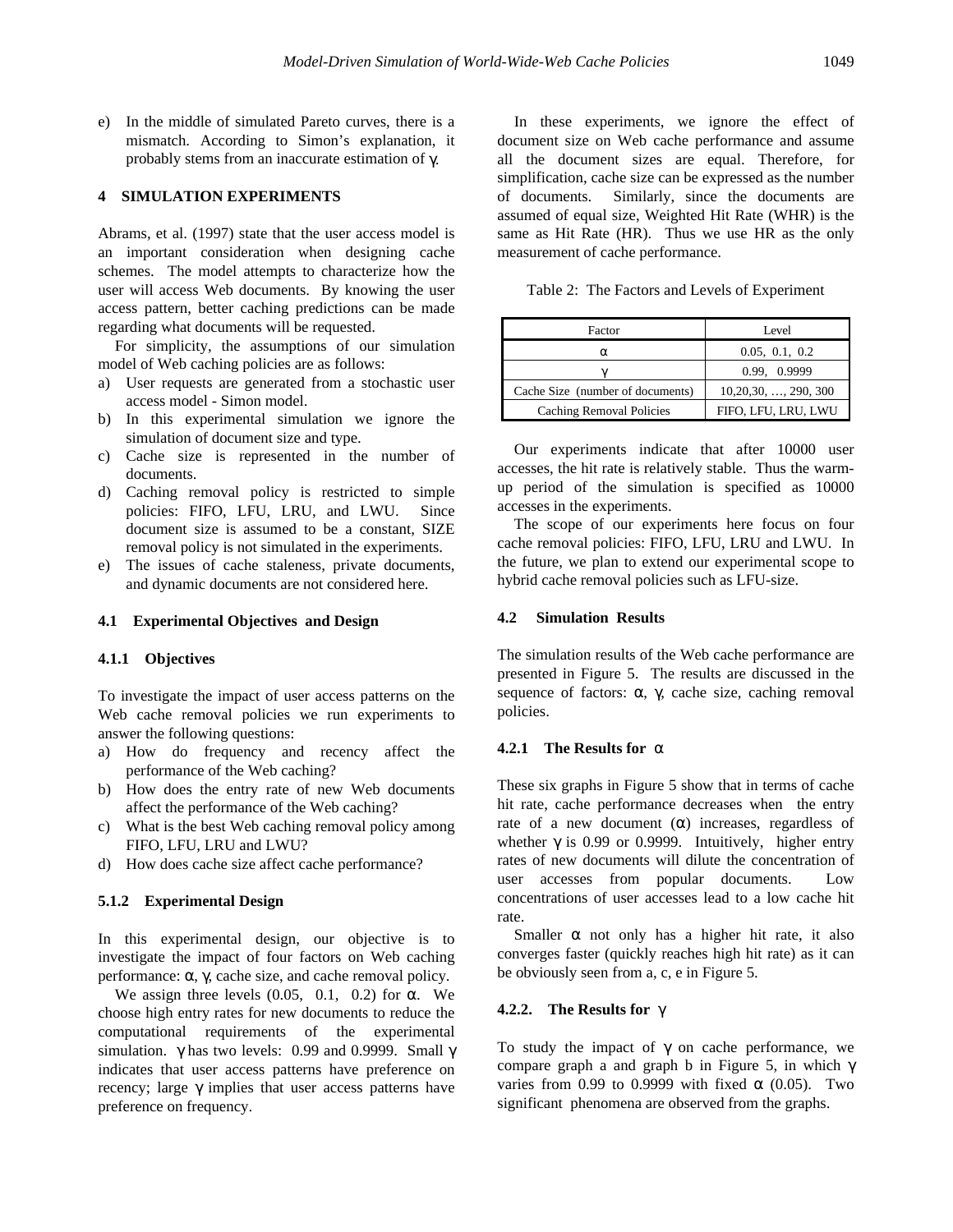

Figure 5: The Performance Comparison of Web Cache Removal Policies in Different User Access Patterns

- a) The performance of the LFU removal policy is sensitive to  $\gamma$ . LFU performs relatively poorly when γ is 0.99. But LFU's performance largely improves as γ increases from 0.99 to 0.9999. In contrast, LRU's performance decreases slightly when γ increases from 0.99 to 0.9999. The sensitivity of LFU relative to  $\gamma$  is attributed to the fact that higher γ implies that the frequency preference of user access patterns.
- b) Another observation from the two graphs is that the performance of FIFO, LRU, LWU worsens (except for LFU's performance) when γ increases from 0.99 to 0.9999. From Simon's model, we know that

frequency preference of user access patterns (large γ) implies the low recency of user access patterns. Therefore, low recency (large  $\gamma$ ) causes the poor performance of FIFO, LFU and LWU. In light of the controversy regarding LFU and LRU performance in the previous studies, we conclude that LRU performs well no matter what  $γ$  is. LFU has high performance only when  $\gamma$  is large.

This observation is consistent with the results of previous studies. Pitkow and Recker (1996) and Wessel (1995) indicate that recency is more important than frequency in terms of its impact on cache performance.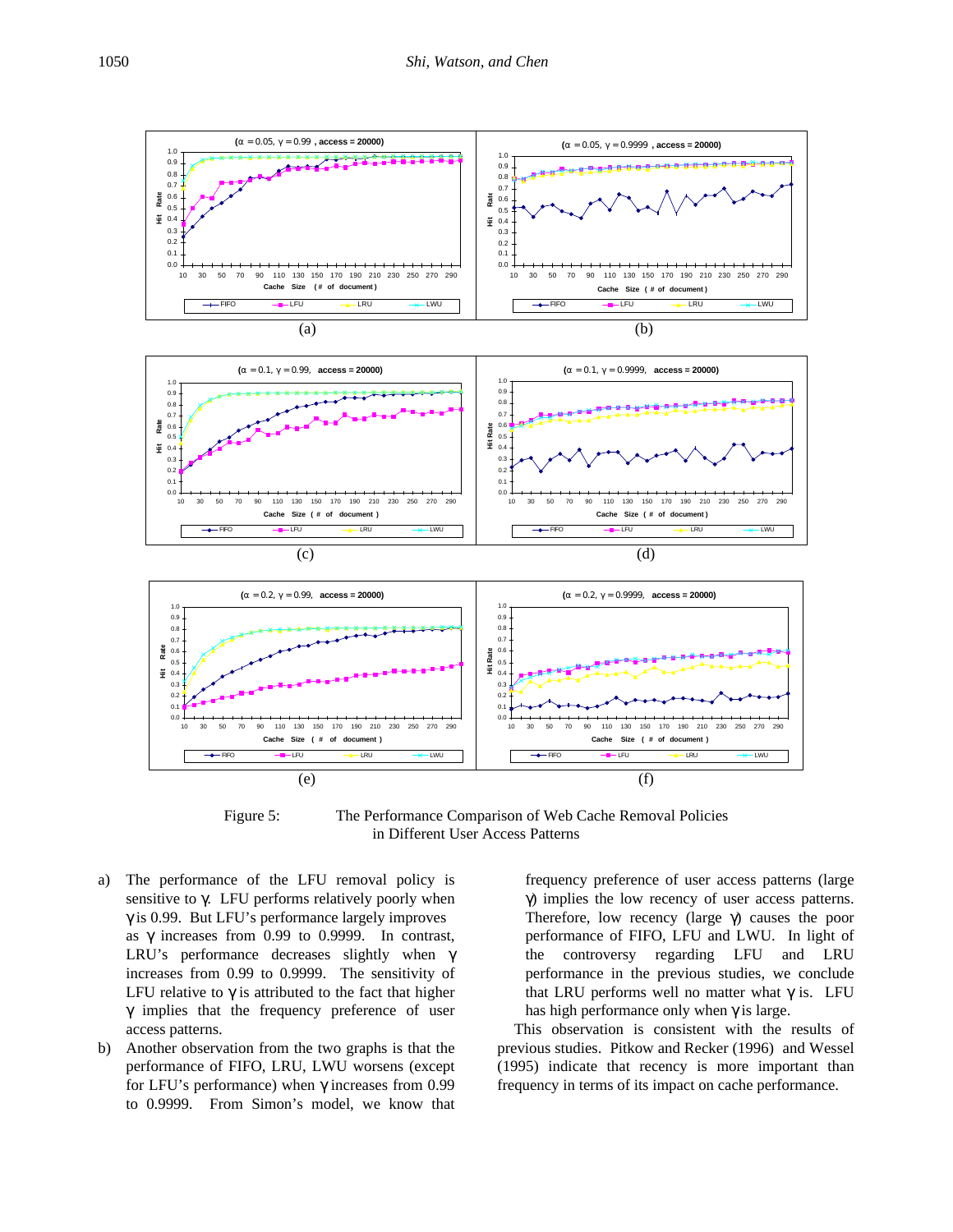It is interesting to observe from all six graphs that if  $\alpha$ is larger (0.1 or 0.2), the two significant phenomena discussed above are more obvious. This observation indicates that  $\alpha$  and  $\gamma$  are interactive. Chen (1996) discusses this interaction. The interaction seems to be very complex.

# **4.2.3 The Results for Cache Size**

Broadly speaking, larger caches get higher hit rates. This common knowledge is reflected in the graphs in Figure 5. However, it is very important to understand that beyond some cache size threshold, cache performance improves only marginally by adding more cache space. This phenomenon can be clearly observed from graph *a* in Figure 5. Also, the threshold varies with different removal policies and different α and γ values. The threshold is more obvious as  $\gamma$  gets smaller (see a, c, e in Figure 5).

The determination of the break point can save cache space in spite of a slight decrease in hit rate. This is very important for scarce cache resources in a proxy cache.

## **4.2.4 The Results for Cache Removal Policies**

From Figure 5, we can observe the following phenomena regarding removal policies:

- a) FIFO performs better than LFU when  $\gamma$  is 0.99, but it performs worst among the removal policies when γ is 0.9999.
- b) LWU performs best no matter what  $\alpha$  an  $\gamma$  are.
- c) LFU and LRU performance is closely associated with γ, especially since LFU is more sensitive to γ. This phenomenon is discussed above.

FIFO reportedly performs poorly as a cache policy. Although most research in this area ignore this policy, it has never provided a reasonable interpretation of why it would perform poorly, or a confirmation of its poor performance using simulation. Through our simulation, the poor performance of FIFO is confirmed.

The excellent performance of LWU is expected, since it incorporates both frequency and recency, which are two important characteristics of user access patterns. If user access patterns change (i.e., α and γ change), LWU policy can be self-adapted to the change. Therefore, no matter what application environments are, LWU always capture users behaviors.

# **5. CONCLUSIONS**

Through the simulation of Simon's model and the experimental simulation of Web cache policies, our conclusions can be summarized.

Simon's model is a robust dynamic model of Web user access patterns. It integrates frequency and recency into a simple mathematical model.

Model-driven simulation of Web cache policies has advantages over the trace-driven simulations most often used in research studies. Model-driven simulation allows a much broader range of access patterns for experimental purposes and allows us to link user access patterns with the performance of the Web cache policies.

LWU removal policys perform best due to their ability to adapt both frequency and recency in different application environments.

The performance of LFU and LRU removal policies has been the subject of heated debate. Through our experimental simulation we can see that this controversy is due in large part to the inconsistent results of various researchers that each assume specific (trace-driven) user access patterns from a unique site.

Our model-driven experimental simulation in this paper is currently being migrated from a spreadsheet to a simulation language to provide us with more modeling flexibility and faster execution speed. The investigation of document size, hybrid cache removal policies, and cache partitioning is ongoing.

# **REFERENCES**

- Abrams, M., et al. 1995. Caching Proxies: Limitations and Potentials, In *Proceedings of the Fourth International Conference on the World-Wide Web*, Boston.
- Abrams, M., et al. 1997. WWW: Beyond the Basics (http://ei.cs.vt.edu/~wwwbtb/fall.96/book/chap25/ind ex.html).
- Arlitt, M, et al. 1997 (January). Trace-Driven Simulation of Document Caching Strategies for Internet Web Servers. *Simulation*: 23-33.
- Bestavros, A. 1995. Demand-based Document Dissemination for the World-Wide Web. Technical Report BU-CS-95-003, Boston University Computer Science Department, Boston, MA.
- Braun, H.W. and K. Clayffy. 1994 (May). Web Traffic Characterization: An Assessment of the Impact of Caching Documents from NCSA's Web Server. In *Proceedings of the Second International Conference on the World-Wide Web* (WWW94). Amsterdam, Elserver.
- Chen,Y.S. 1997. Information Productivity Modeling: the Simon-Yule Approach. *Encyclopedia of Library and Information Science*, to appear.
- Chen et al. 1994. Mathematical and Computer Modeling of the Pareto Principle. *Mathematical. Computer Modeling.* Vol. 19 (9): 61-80.